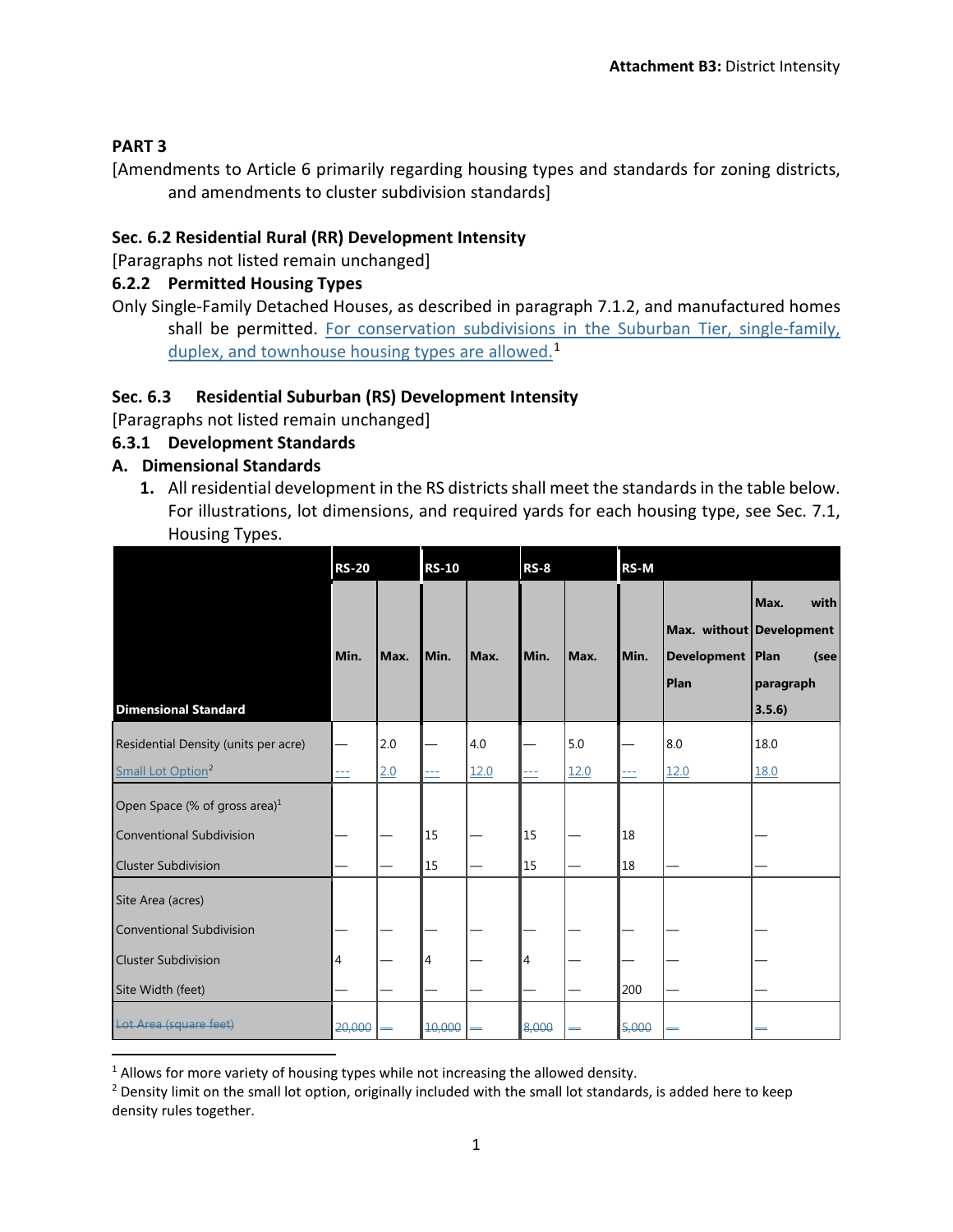|                                                  | <b>RS-20</b>                |      | <b>RS-10</b> |      | <b>RS-8</b> |      | <b>RS-M</b> |                                                               |                                             |
|--------------------------------------------------|-----------------------------|------|--------------|------|-------------|------|-------------|---------------------------------------------------------------|---------------------------------------------|
| <b>Dimensional Standard</b>                      | Min.                        | Max. | Min.         | Max. | Min.        | Max. | Min.        | Max. without Development<br>Development   Plan<br><b>Plan</b> | with<br>Max.<br>(see<br>paragraph<br>3.5.6) |
| Conventional Single-Family Detached <sup>3</sup> |                             |      |              |      |             |      |             |                                                               |                                             |
| Area and Width Requirements Lot Area             | See Sec. 7.1, Housing Types |      |              |      |             |      |             |                                                               |                                             |
| Height (feet) <sup>2</sup>                       |                             | 35   |              | 35   |             | 35   |             | 35                                                            |                                             |

**1** Please see Sec. 12.5, Recreation Land, for additional land dedication requirements that may apply. **2** Height is, or may be, further limited when using the Small Lot Option, the Reduced Pole Width flag lot option, Infill standards, a neighborhood protection overlay, or by a local historic district.

- **2.** The maximum residential density does not apply to actions listed under paragraph 3.6.2, Actions Exempt from Subdivision Requirements (Exempt Plats). Where this maximum does apply, density can be increased in accordance with paragraph 6.3.3B, RS-M District Major Roadway Density Bonus, or Sec. 6.6, Affordable Housing Bonus. Other than these options, the maximum density shown cannot be exceeded even though the use of an alternative housing type may impose smaller lot size requirements.
- **3.** For cluster subdivisions in the RS-20, RS-10, and RS-8 districts, the lot size reduction would be added to the minimum open space requirement.
- **4.** For both conventional and cluster subdivisions in the RS-M District open space requirements also apply to the development standards for apartments.
- **5.** Minimum lot area for conventional, single-family detached housing types can be reduced in accordance with paragraph 6.3.3C, Lot Averaging.
- **6.** In the Suburban Tier, Additional additional height in the RS-20, RS-10, and RS-8 districts is permitted at a rate of one additional foot for every one foot of additional setback provided. In no event shall the structure be more than [4](#page-1-1)5 feet in height.<sup>4</sup>
- **7.** For projects in the RS-M District, additional height is permitted at a rate of one additional foot for every one foot of additional setback provided, if shown on a development plan meeting the requirements of paragraph 3.5.6, Development Plan.
- **8.** Minimum lot area may be higher as required by the County Health Department for individual wastewater treatment systems or "Package Plant" style wastewater treatment systems.

<span id="page-1-0"></span><sup>&</sup>lt;sup>3</sup> Deleted due to redundancy with section 7.1.2.

<span id="page-1-1"></span><sup>4</sup> The added specification to the Suburban tier is due to the fact that in most instances the infill standards for height and setbacks will apply.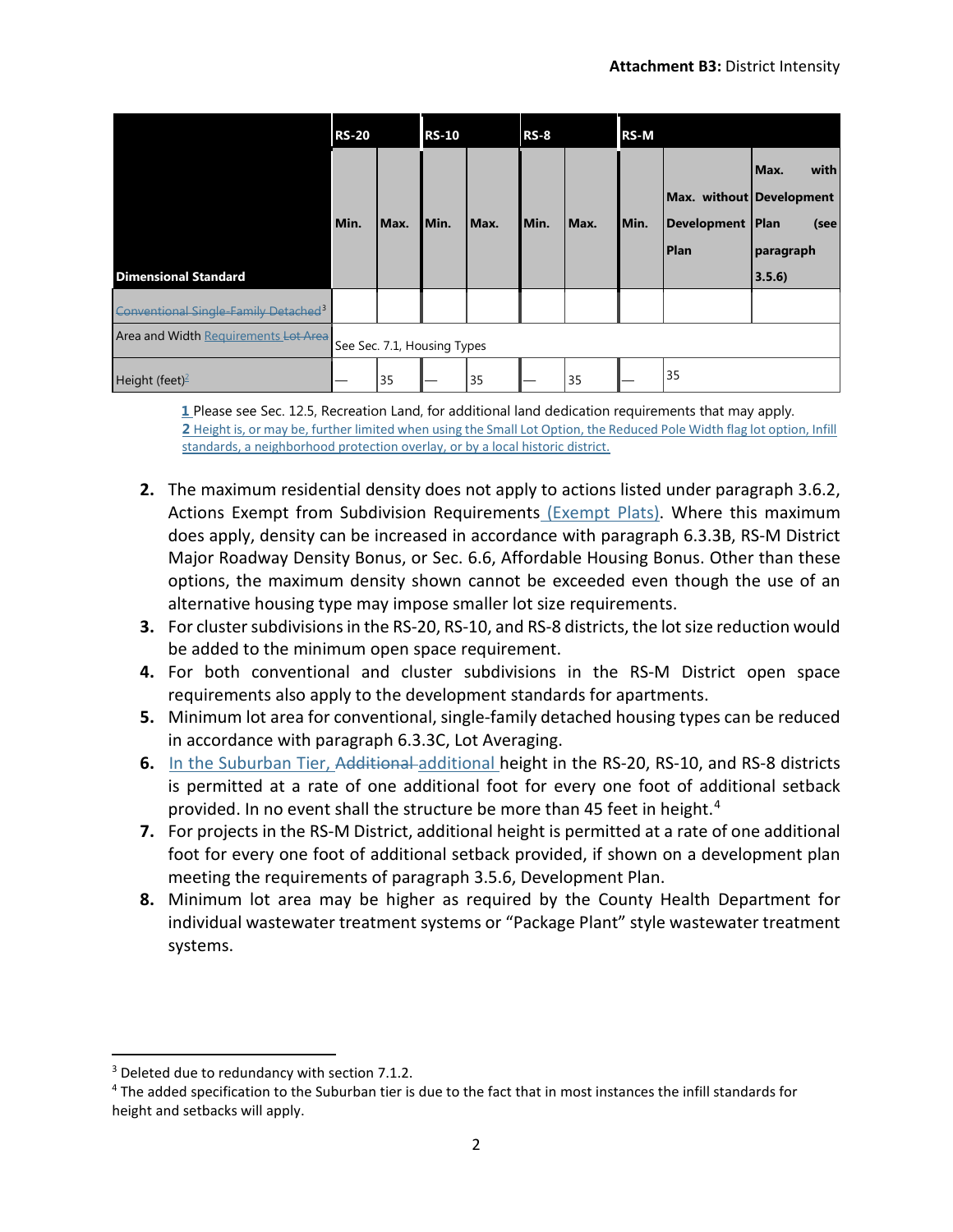#### **6.3.2 Permitted Housing Types**

Residential uses allowed pursuant to Sec. 5.1, Use Table, shall be limited to the housing types permitted in accordance with the following table. For illustrations, lot dimensions, and required yards for each housing type, see Sec. 7.1, Housing Types.

| <b>Housing Type</b>                  | <b>RS-20</b>              | <b>RS-10</b>                                | <b>RS-8</b>                                 | RS-M |
|--------------------------------------|---------------------------|---------------------------------------------|---------------------------------------------|------|
| Single-Family Detached               | V                         | V                                           | V                                           | V    |
| Zero Lot Line House                  |                           | $\checkmark$                                | ✓                                           | V    |
| Patio house                          |                           | V                                           | V                                           | V    |
| <b>Traditional House<sup>5</sup></b> | V                         | $\vee$                                      | V                                           | V    |
| Semi-Attached House <sup>6</sup>     | $\mathbf{v}^2$            | $\boldsymbol{v}^{\scriptscriptstyle \pm 2}$ | $\boldsymbol{v}^{\scriptscriptstyle \pm 2}$ | V    |
| $Duplex^7$                           | $\mathbf{V}^2$            | $\mathbf{v}^2$                              | $\mathbf{v}^2$                              | V    |
| Townhouse <sup>8</sup>               | $\mathbf{v}^{\mathsf{t}}$ | $\boldsymbol{v}$                            | $\boldsymbol{v}$                            | V    |
| Multiplex                            |                           |                                             |                                             | V    |
| Apartment                            |                           |                                             |                                             | V    |

**1** Cluster subdivision only; see Sec. 6.7, Cluster Subdivision. **2** Only applicable within the Urban Tier, or cluster subdivisions in the Suburban Tier.

# **D. Application of Density Requirements for Single-Family and Two-family Development**

For single-family and two-family developments, the density requirements in paragraph 6.3.1A, Dimensional Standards, do not apply if the project does not require subdivision or site plan approval.<sup>[9](#page-2-4)</sup>

#### **Sec. 6.4 Residential Urban (RU) Development Intensity**

[Paragraphs not listed remain unchanged]

# **6.4.1 Development Standards**

#### **A. Dimensional Standards**

**1.** All residential development in the RU districts shall meet the standards in the table below. For illustrations, lot dimensions, and required yards for each housing type, see Sec. 7.1, Housing Types.

<span id="page-2-0"></span> <sup>5</sup> This addition is re-organizing existing allowances and standards. The standards associated with a "traditional house" housing type were always allowed but were categorized under the "Single-Family Detached" housing type.<br><sup>6</sup> "Semi" is deleted because no current or proposed standard regulates the amount the two units must be

<span id="page-2-1"></span>

attached. The allowance is expanded consistent with the expanded allowance for Duplexes.<br><sup>7</sup> The expansion of the allowances for duplexes is limited to the Urban tier and within cluster subdivisions.

<span id="page-2-3"></span><span id="page-2-2"></span><sup>8</sup> Townhouses would be limited to cluster subdivisions in all RS districts except RS-M.

<span id="page-2-4"></span> $9$  Maintains current standard and adds applicability to duplexes, where allowed.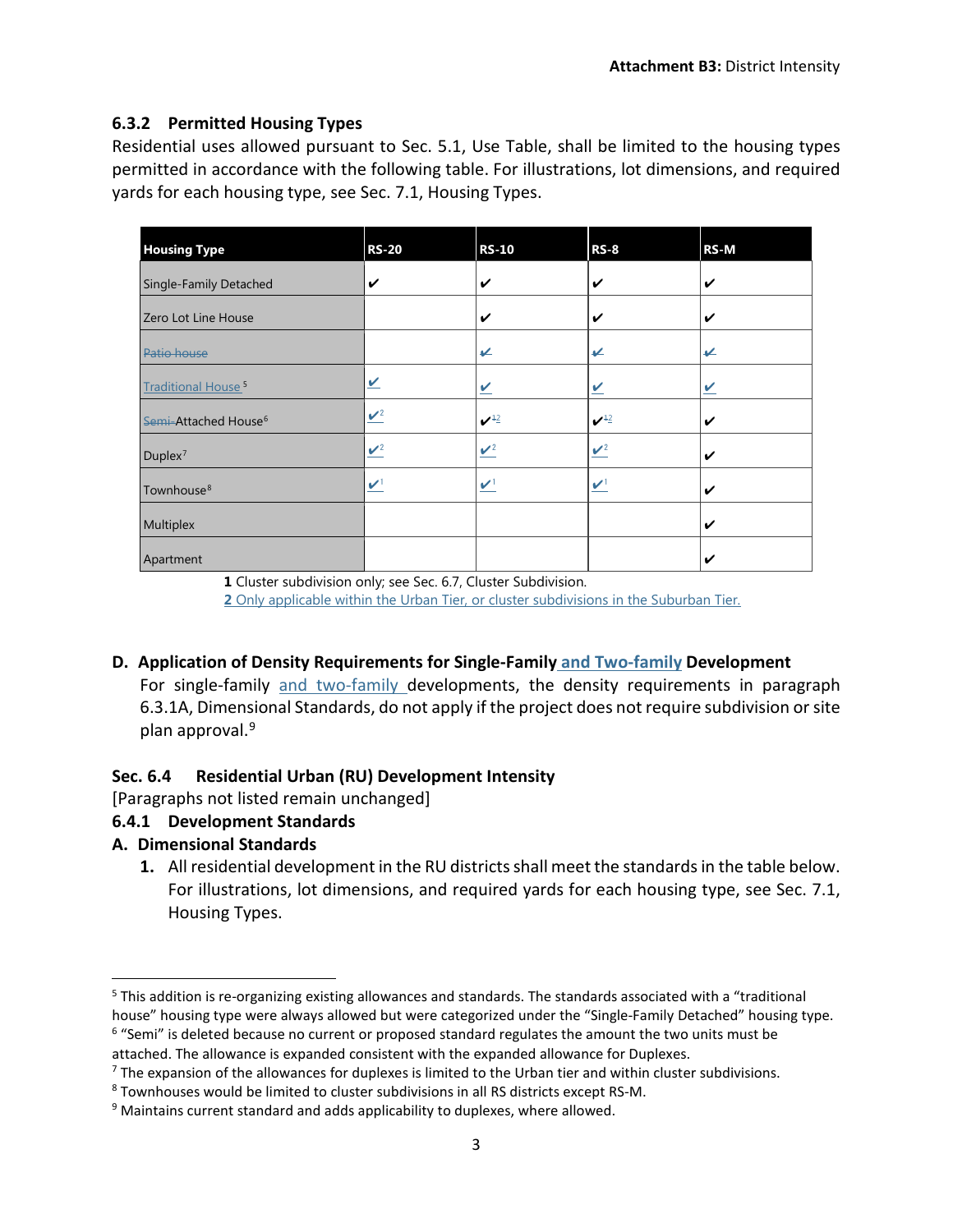|                                                                                     | <b>RU-5</b> |                             | $RU-5(2)$ |      | <b>RU-M</b> |                                              |                                                                             |
|-------------------------------------------------------------------------------------|-------------|-----------------------------|-----------|------|-------------|----------------------------------------------|-----------------------------------------------------------------------------|
| <b>Dimensional Standard</b>                                                         | Min.        | Max.                        | Min.      | Max. | Min.        | Max. without a<br><b>Development</b><br>Plan | Max.<br>with<br>a<br><b>Development</b><br>Plan<br>(see<br>paragraph 3.5.6) |
| Residential Density (units per acre)                                                |             |                             |           |      |             |                                              |                                                                             |
| <b>Project Under Four Acres</b>                                                     |             | 8.0                         |           | 8.0  |             | 12.0                                         | 20.0                                                                        |
| Project Four Acres or Greater                                                       | 6.0         | 8.0                         | 6.0       | 8.0  | 8.0         | 12.0                                         | 20.0                                                                        |
| <b>Small Lot Option</b>                                                             | ᆖ           | 12.0                        | $-$       | 12.0 | $\equiv$    | 12.0                                         | 20.0                                                                        |
| Open Space (% of gross area) $1$                                                    | 5           |                             | 5         |      | 6           |                                              |                                                                             |
| <b>Site Area</b><br><b>Site Width</b><br><b>Lot AreaArea and Width Requirements</b> |             | See Sec. 7.1, Housing Types |           |      |             |                                              |                                                                             |
| Height (feet) <sup>2</sup>                                                          |             | 35                          |           | 35   |             | 55                                           |                                                                             |

**1** Please see Sec. 12.5, Recreation Lands, for additional requirements that may apply. **2** Height is, or may be, further limited when using the Small Lot Option, the Reduced Pole Width flag lot option, infill standards, a neighborhood protection overlay, or by a local historic district.

- **2.** Maximum density can increase in accordance with paragraph 6.4.3, Residential Density, and/or Sec. 6.6, Affordable Housing Bonus. Other than these options, the maximum density shall not be exceeded even though the use of an alternative housing type may impose smaller lot size requirements.
- **3.** Additional height in the RU-5 and the RU-5(2) districts is permitted at a rate of one additional foot for every one foot of additional setback provided. In no event shall the structure be more than 45 feet in height. [10](#page-3-0)
- **43.** If the project in the RU-M District is on at least a four acre lot, the maximum height can be increased up to 75 feet through the issuance of a minor special use permit.

# **6.4.2 Permitted Housing Types**

Residential uses allowed pursuant to Sec. 5.1, Use Table, shall be limited to the housing types permitted in accordance with the following table. For illustrations, lot dimensions, and required yards for each housing type, see Sec. 7.1, Housing Types.

| <b>Housing Type<sup>11</sup></b> | <b>RU-5</b> | $RU-5(2)$ | <b>RU-M</b>              |
|----------------------------------|-------------|-----------|--------------------------|
| <b>Single-Family Detached</b>    | ✔           | ✓         | $\overline{\phantom{a}}$ |
| Zero Lot Line House              |             | ✔         | ω                        |
| <b>Traditional House</b>         |             | ✓         | $\overline{a}$           |
|                                  | ↵           | ✔         | ✔                        |

<span id="page-3-0"></span><sup>10</sup> This provision conflicts with infill standards.

<span id="page-3-1"></span> $11$  Patio houses are proposed for deletion, and duplex allowance is expanded into RU-5.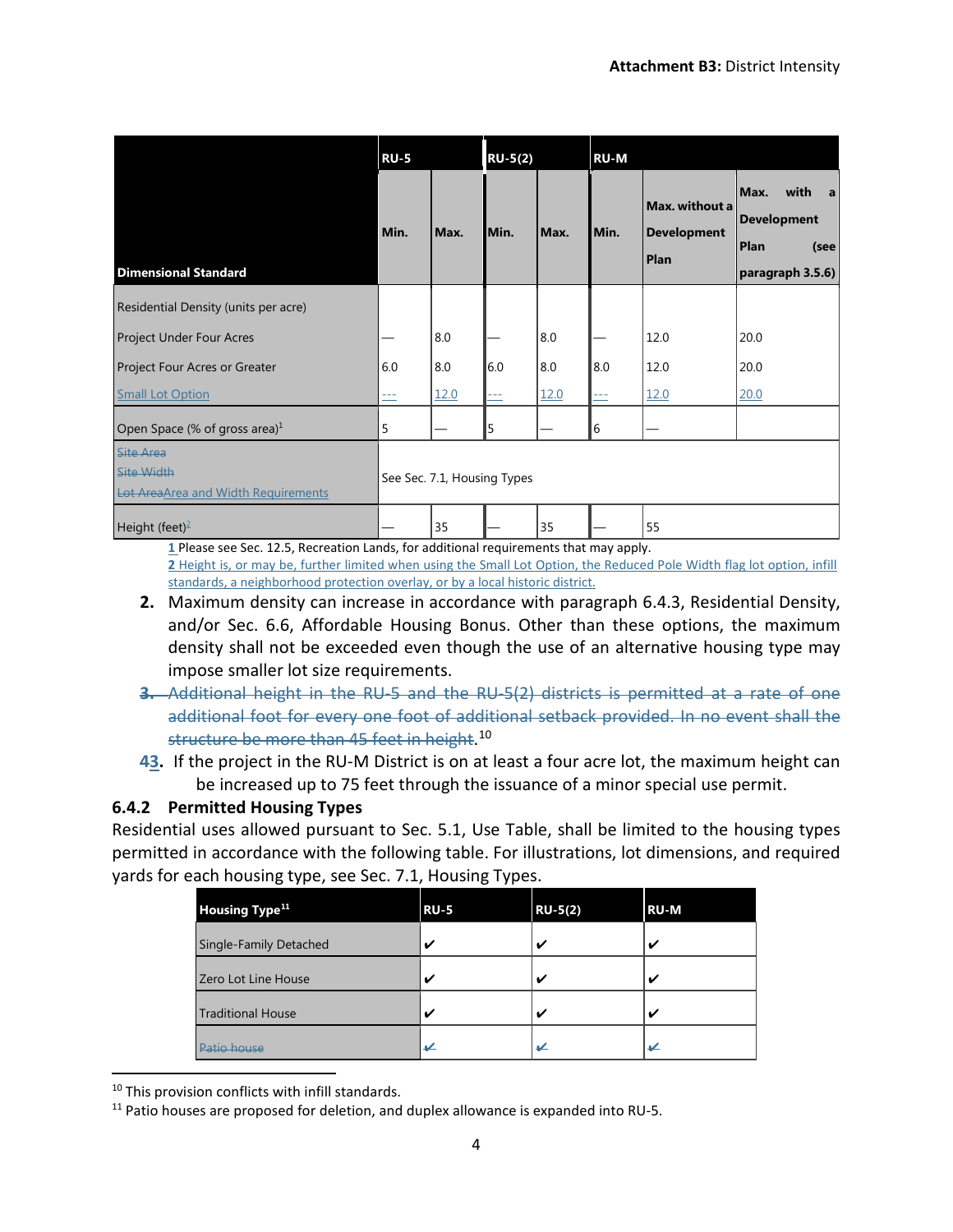| <b>Housing Type<sup>11</sup></b> | <b>RU-5</b>              | <b>RU-5(2)</b>  | <b>RU-M</b> |
|----------------------------------|--------------------------|-----------------|-------------|
| Semi-Attached House              | V                        | V               | ✔           |
| <b>Duplex</b>                    |                          | V               | V           |
| Townhouse                        | $\boldsymbol{\nu}^{1,2}$ | ✓               | ✔           |
| Multiplex <sup>12</sup>          | $\mathbf{v}^2$           | $\mathcal{V}^2$ | ✔           |
| Apartment                        |                          |                 | ✔           |

**1** Cluster subdivision only, see Sec. 6.7.

**2** See also paragraph 6.4.3D, Townhouse transitional use, where applicable**.** Only pursuant to paragraph 6.4.3B, Thoroughfare Density Bonus.

#### **6.4.3 Residential Density**

#### **B. Thoroughfare Density Bonus**

- 1. Projects located along major or minor thoroughfares, or boulevards, with rights-of-way greater than 50 feet in width can develop as townhouses, using the dimensional provisions of paragraph 7.1.8, Townhouses, so long as the average width of the townhouse lots is at least 20 feet. Projects developed utilizing this option shall meet all of the requirements of Sec. 6.8, Infill Development in Residential Districts, where applicable; except that the requirements regarding minimum lot width established in paragraph 6.8.2, Lot Width, shall not apply. [13](#page-4-1)
- 2. Projects located along major thoroughfares or boulevards, with rights-of-way greater than 50 feet in width can develop as multiplexes, using the dimensional provisions of paragraph 7.1.9, Multiplex. Projects developed utilizing this option shall meet all of the requirements of Sec. 6.8, Infill Development in Residential Districts, where applicable.[14](#page-4-2)

#### **D. Townhouse Transitional Use**

Sites located immediately between and adjacent to nonresidential and single-family residential uses can develop as townhouses, using the dimensional provisions of paragraph 7.1.8, Townhouses, to serve as a transitional use. Projects developed utilizing this option shall meet all of the requirements of Sec. 6.8, Infill Development in Residential Districts, where applicable, except that the requirements regarding minimum lot width established in paragraph 6.8.2, Lot Width, shall not apply.[15](#page-4-3)

#### **ED. Application of Density Requirements for Single-Family and Two-family Development**

For single-family and two-family developments, the density requirements in paragraph 6.4.1A, Dimensional Standards, do not apply if the project does not require subdivision or site plan approval. [16](#page-4-4)

<span id="page-4-0"></span> $12$  Multiplexes would only be allowed if meeting the requirements of paragraph 6.4.3B.

<span id="page-4-1"></span><sup>&</sup>lt;sup>13</sup> Deletion of infill lot width requirements are proposed; thus this standard is no longer necessary.

<span id="page-4-2"></span><sup>&</sup>lt;sup>14</sup> Expands the allowance of 3-4 unit apartment buildings (a multiplex) along major thoroughfares and other higher volume roadways.

<span id="page-4-3"></span> $15$  This allowance is deleted because it is very hard to interpret and most instances would be covered under 6.4.3B.

<span id="page-4-4"></span><sup>&</sup>lt;sup>16</sup> Maintains current standard but adds title consistent with section 6.3.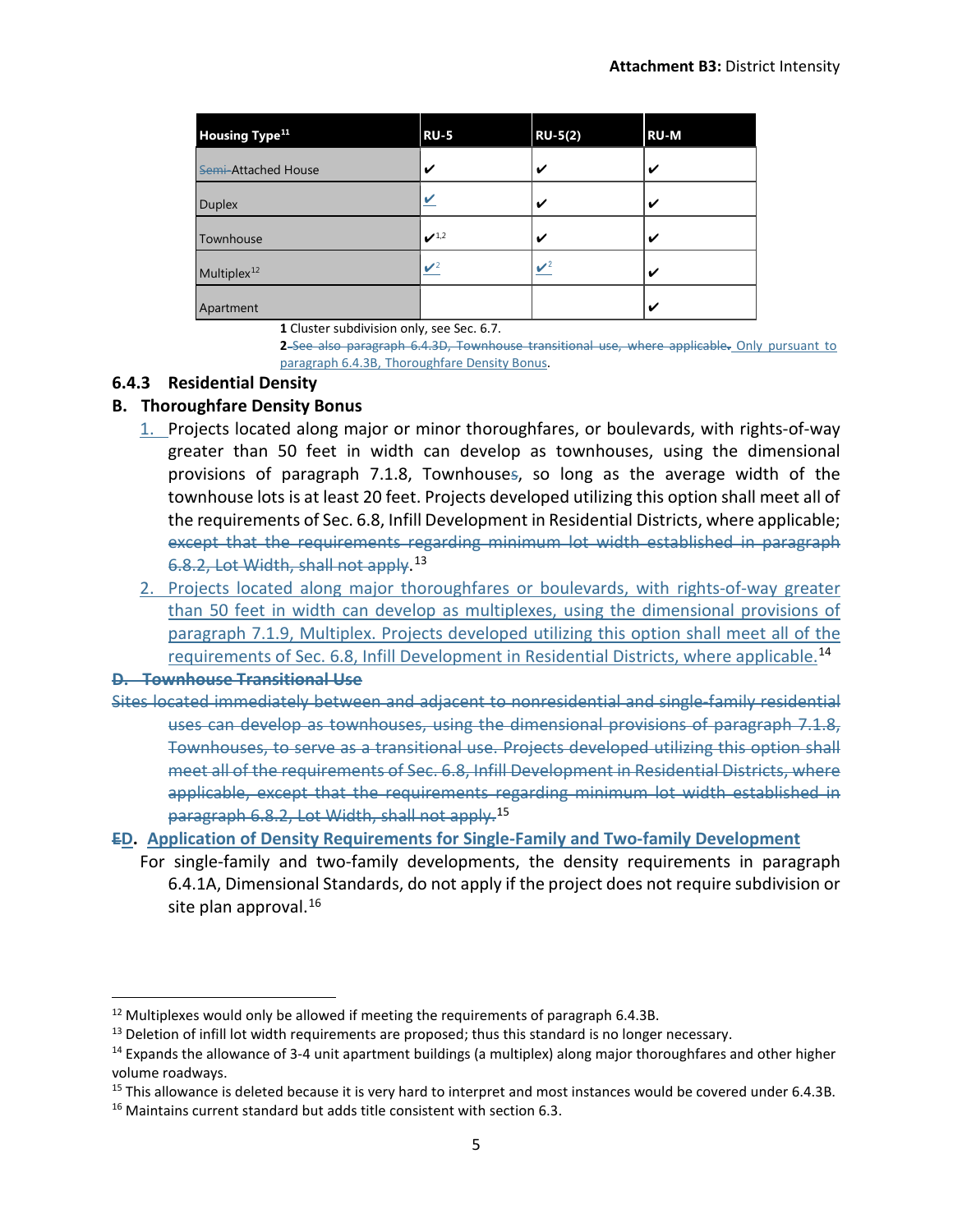# **Sec. 6.5 Residential Compact (RC) Development Intensity**

[Paragraphs not listed remain unchanged]

#### **6.5.2 Permitted Housing Types**

Residential uses allowed pursuant to Sec. 5.1, Use Table, shall be limited to the housing types permitted in accordance with the following table. For illustrations, lot dimensions, and required yards for each housing type, see Sec. 7.1, Housing Types.

|                          | <b>RC</b>           |                  |  |  |  |
|--------------------------|---------------------|------------------|--|--|--|
| <b>Housing Type</b>      | <b>Support Area</b> | <b>Core Area</b> |  |  |  |
| Single-Family Detached   | ✓                   | 1                |  |  |  |
| Zero Lot Line House      | V                   | 1                |  |  |  |
| <b>Traditional house</b> | V                   | $\mathbf{1}$     |  |  |  |
| <b>Patio House</b>       | V                   | $\overline{1}$   |  |  |  |
| Semi-Attached House      | V                   | 1                |  |  |  |
| <b>Duplex</b>            | V                   | $\mathbf{1}$     |  |  |  |
| Townhouse                | ✓                   | V                |  |  |  |
| Multiplex                | V                   | ✓                |  |  |  |
| Apartment                | V                   | V                |  |  |  |

**1** May be permitted pursuant to a Neighborhood Protection Overlay or through Sec. 6.8, Infill Development in Residential Districts.

#### **Sec. 6.7 Cluster Subdivision**

[Paragraphs not listed remain unchanged]

#### **6.7.1 Purpose**

To encourage innovation in residential subdivision design, cluster subdivisions shall be permitted providing for more efficient layout of lots, streets, and utilities, for the preservation of open space and recreation areas, and for the protection of unique site features and scenic vistas. Cluster subdivisions shall permit reductions in lot area in exchange for equal amounts of open space on a one-to-one basis, subject to the following standards.<sup>[17](#page-5-0)</sup>

#### **6.7.4 Housing Types**

A variety of housing types shall be permitted in a Cluster Subdivision in accordance Sec. 7.1, Housing Types.

#### **6.7.5 Open Space**

**A.** The subdivision shall include designated the minimum required common open space as referenced below.

| <b>District</b>     | <b>Open Space</b>    |  |  |
|---------------------|----------------------|--|--|
| <b>RS Districts</b> | See paragraph 6.3.1A |  |  |
| <b>RU Districts</b> | See paragraph 6.4.1  |  |  |
| <b>RC Districts</b> | See paragraph 6.5.1A |  |  |

<span id="page-5-0"></span> $17$  This standard is relocated to section 6.7.5B.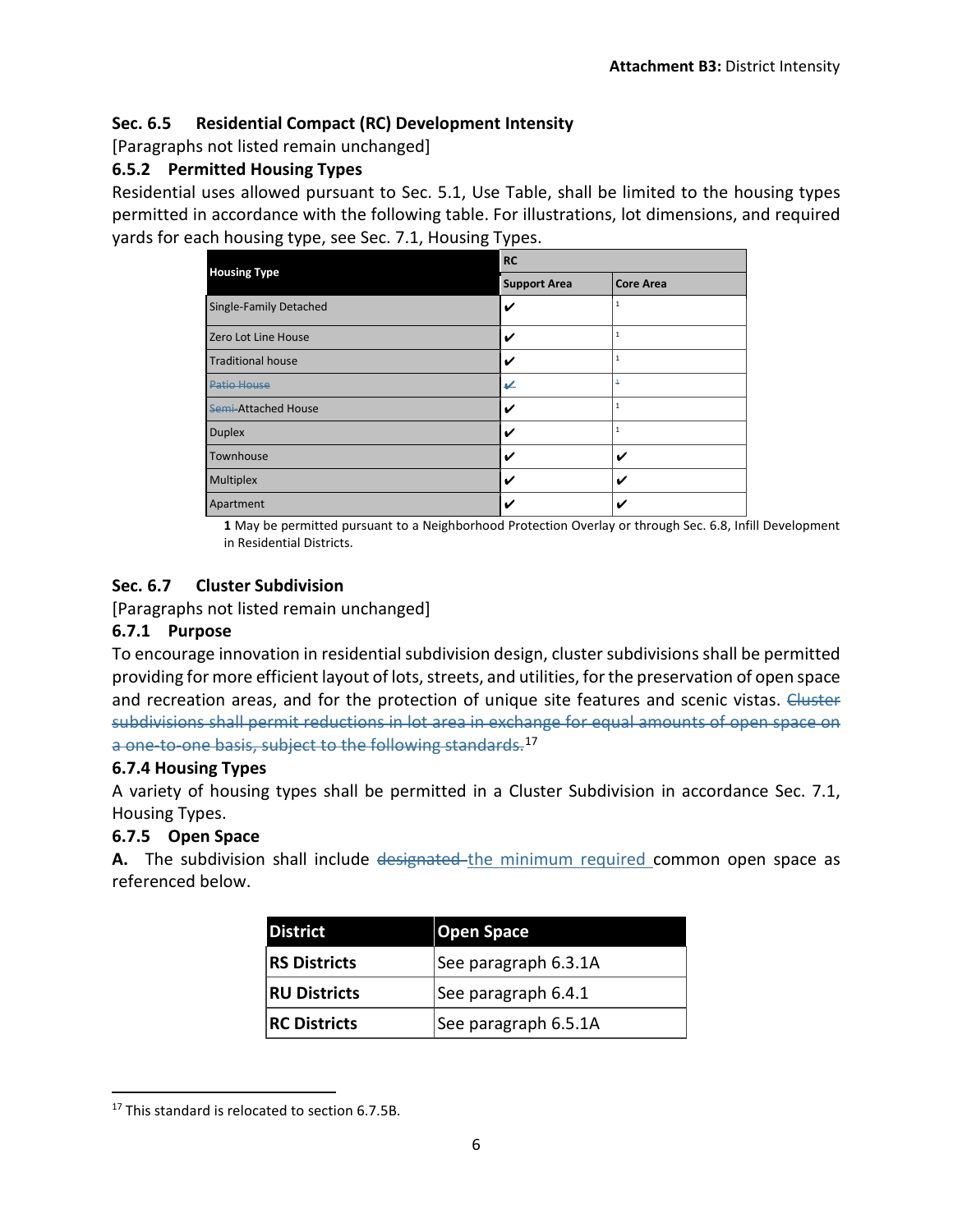## **B. Additional Open Space**

- **1.** Reductions in lot area in exchange for equal amounts of common open space on a oneto-one basis shall be provided in addition to the open space requirements referenced in paragraph A, above. [18](#page-6-0)
- **2.** For duplex lots where the duplex housing type is allowed only in a cluster subdivision, the lot reduction/additional open space calculation referenced in paragraph 1, above, shall be based upon the conventional lot size of a detached single-family lot for the zoning district.
- **3.** For the townhouse housing type, the required open space shall be at least 20% of the gross area of the development.<sup>[19](#page-6-1)</sup>

**BC.** Open space in a clustered subdivision shall be established in accordance with Sec. 7.2, Open Space.

## **6.7.6 Perimeter Treatment**

Property on the edge of cluster developments shall either:

- **A.** Be set aside in open space that includes a buffer with an opacity of  $6020\%^{20}$ , as set forth in Article 9, Landscaping and Buffering; or
- **B.** Be platted as single-family or two-family residential lots as follows:
	- **1.** When adjacent to, or directly across a public right-of-way from, property that is not a cluster subdivision or is a conventional lot within a cluster subdivision, then the lot shall be platted with conventional subdivision dimensional requirements.
	- **2.** When adjacent to, or directly across a public right-of-way from, property that is a cluster subdivision, and the adjacent property is open space or is a lot with reduced dimensional requirements due to clustering provisions of this or previous ordinances, then the lot can be platted with cluster subdivision dimensional requirements.

# **Sec. 6.10 Nonresidential District and Group Living Development Intensity**

[Paragraphs not listed remain unchanged]

**6.10.2 Residential Development in Nonresidential Districts**

#### **A. Permitted Housing Types and Other Residential Development**

**1.** The following residential development shall be allowed as indicated with a "✔".

|                        | <b>Residential Development Allowed</b>                                                             |                      |                                          |                                           |                                      |  |
|------------------------|----------------------------------------------------------------------------------------------------|----------------------|------------------------------------------|-------------------------------------------|--------------------------------------|--|
| <b>Zoning District</b> | Single-Family<br>Detached House/ Townhouse<br><b>Duplex</b><br>(paragraphs)<br>$7.1.2$ and $7.1.6$ | (paragraph<br>7.1.87 | <b>Multiplex</b><br>(paragraph<br>7.1.98 | <b>Apartment</b><br>(paragraph<br>7.1.409 | <b>Story</b><br>Upper<br>Residential |  |
| CI, CG, OI             |                                                                                                    |                      |                                          |                                           |                                      |  |
| <b>CN</b>              |                                                                                                    |                      |                                          |                                           |                                      |  |

<span id="page-6-0"></span><sup>&</sup>lt;sup>18</sup>New location of existing text.

<span id="page-6-1"></span> $19$  Items 2 and 3 are added to address situations where duplexes would only be allowed in a cluster subdivision, and for townhouses since there are no minimum lot sizes for townhouses.

<span id="page-6-2"></span> $20$  The buffer is not a requirement, only an option, and would allow for more flexible development options.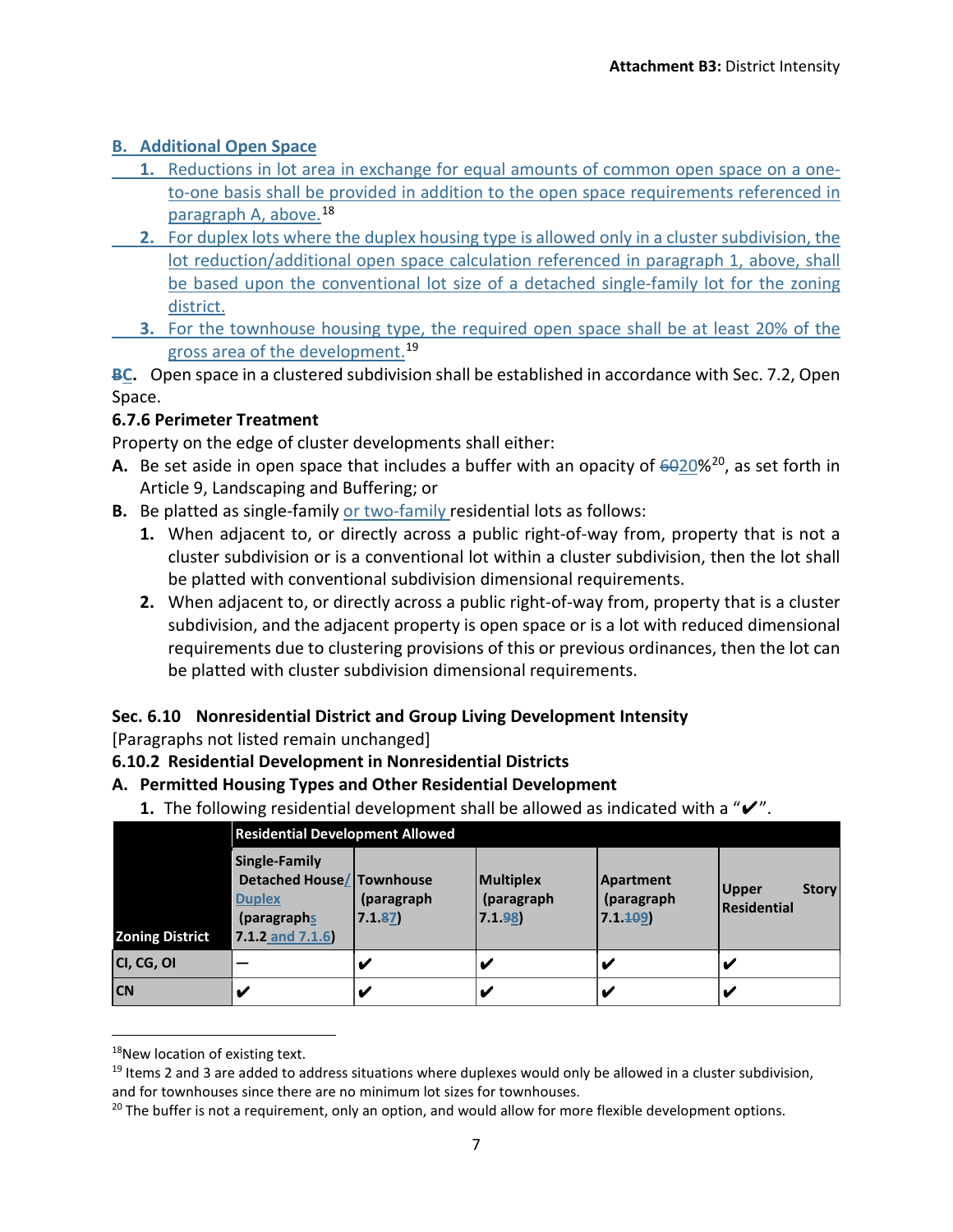|                               | <b>Residential Development Allowed</b>                                                             |                      |                                          |                                            |                                             |  |
|-------------------------------|----------------------------------------------------------------------------------------------------|----------------------|------------------------------------------|--------------------------------------------|---------------------------------------------|--|
| <b>Zoning District</b>        | Single-Family<br>Detached House/ Townhouse<br><b>Duplex</b><br>(paragraphs)<br>$7.1.2$ and $7.1.6$ | (paragraph<br>7.1.87 | <b>Multiplex</b><br>(paragraph<br>7.1.98 | <b>Apartment</b><br>(paragraph)<br>7.1.409 | <b>Story</b><br><b>Upper</b><br>Residential |  |
| (County Only)<br><b>SRP-C</b> |                                                                                                    |                      |                                          | V                                          |                                             |  |

**2.** For a Single-Family Detached House and Duplex, the following zoning district development standards pursuant to paragraph 6.2.1, Development Standards, or paragraphs 7.1.2B or 7.1.6B, Development Standards, as applicable, shall apply:

| <b>Tier of the Development Site</b> | <b>Applicable Zoning District Development Standard</b> |
|-------------------------------------|--------------------------------------------------------|
| Rural                               | RR (watershed and non-watershed, as applicable)        |
| Suburban                            | RS-M                                                   |
| Urban                               | RU-M                                                   |
| <b>Compact Neighborhood</b>         | RC                                                     |

## **4. Height for Housing Types**

**a.** The maximum height for the housing type shall be as follows:

|                                     | <b>Maximum Height, in feet</b> |                                                                                                     |  |  |  |
|-------------------------------------|--------------------------------|-----------------------------------------------------------------------------------------------------|--|--|--|
| <b>Tier of the Development Site</b> | <b>Duplex</b>                  | Single-Family Detached House/ All other Allowed Housing Types                                       |  |  |  |
| <b>Rural and Suburban</b>           | 35                             | Height as allowed for the RS-M District per<br>paragraph 6.3.1A, Dimensional Standards              |  |  |  |
| <b>Urban</b>                        | 35                             | Height as allowed for the RU-M District<br>paragraph 6.4.1A, Dimensional<br>per<br><b>Standards</b> |  |  |  |
| <b>Compact Neighborhood</b>         | 35                             | Height as allowed for the RC District per<br>paragraph 6.5.1A, Dimensional Standards                |  |  |  |

#### **Sec. 6.12 Measurement and Computation**

[Paragraphs not listed remain unchanged]

#### **6.12.4 Density**

**A. Calculation of Density**

Density calculations may result in a fraction. If the fraction is less than 0.5, the fraction shall be deleted. If the fraction is 0.5 or greater, the number shall be rounded up to the next whole number.

#### **B. Right-of-Way**

Other than calculating the density bonus area pursuant to paragraph 6.4.3A, Major Roadway Density Bonus Area, all existing right-of-way shall be excluded from the calculation of the area of a project for density purposes. Right-of-way shall mean the ultimate right-of-way of a roadway as established by NCDOT or the City of Durham, as appropriate.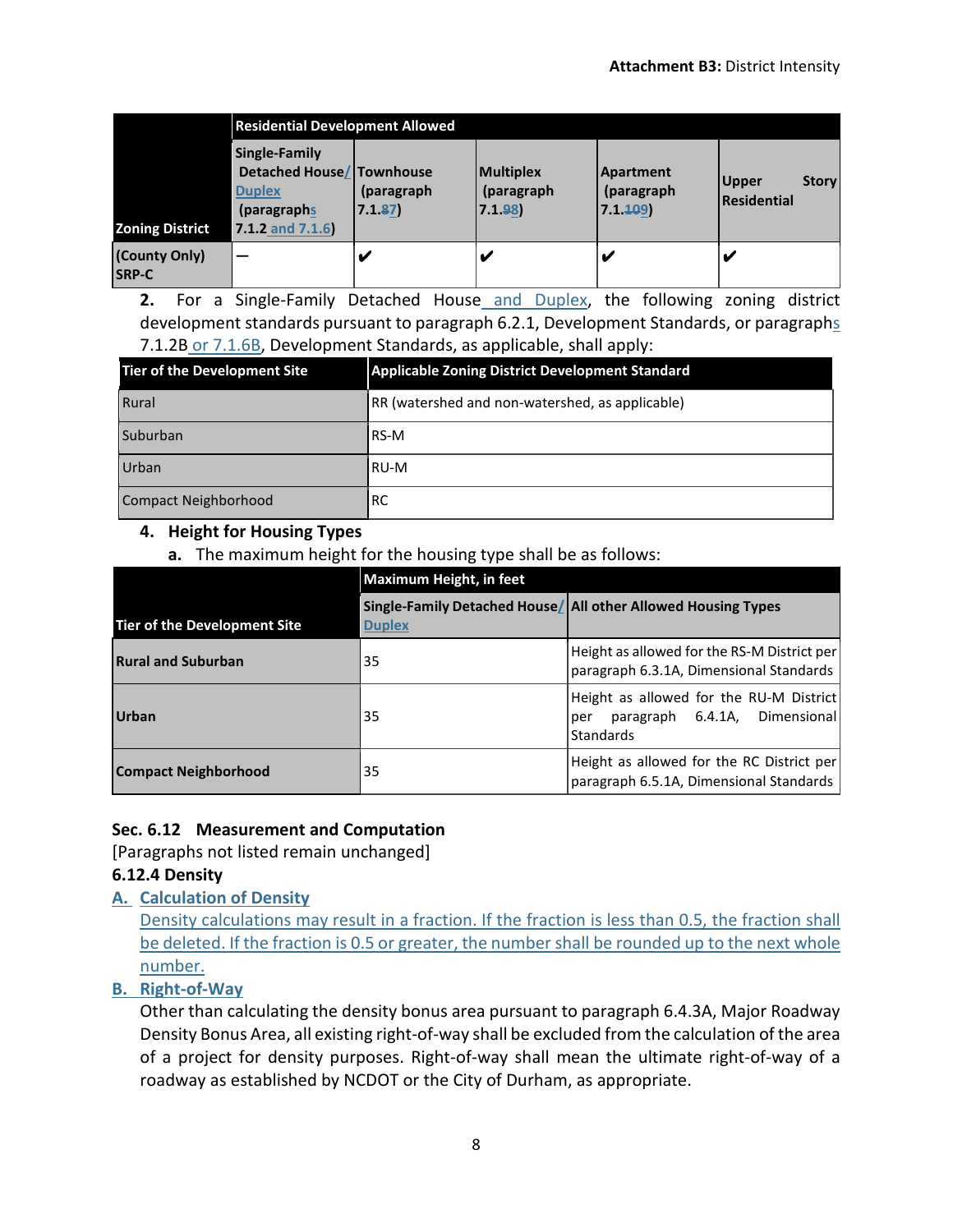

#### **A. Dimensions**

**1. Standard Flag Lot**

The extension, or "pole," for flag lots shall be a minimum of 20 feet in width.

**2. Reduced Pole Width Option[21](#page-8-0)**

In the Urban Tier and lots with RU zoning in the Suburban Tier, the extension, or "pole," for flag lots can be a minimum of 12 feet in width. The following shall also apply.

- **a.** Only one flag lot with a pole less than 20 feet shall be subdivided from a parent parcel.
- **b.** Only ribbon driveways shall be allowed if vehicular access is not taken from an alley. Standards for such driveways shall be pursuant to paragraph 7.1.2C.4(a), Driveway Design.
- **c. Structure Size and Height Limit**

The primary structure on a flag lot with a pole less than 20 feet shall have a maximum height of 25 feet and maximum size of 1,200 square feet.

- **(1)** A plat shall be recorded to specify the house size limitations.
- **(2)** Primary structures existing prior to February 25, 2019 shall not be limited to these standards and may be improved in accordance to the applicable single-family detached housing type standards and other applicable standards.
- **(3)** A vacant flag lot with a pole of less than 20 feet recorded prior to the effective date of these standards may be developed as a Standard Flag Lot.
- **d. Remaining Standard Lot**
	- The minimum lot width of the remaining standard lot created from the parent parcel shall be 35 feet.<sup>[22](#page-8-1)</sup>

#### **B. Setbacks**

The front setback on any flag lot shall be the equivalent side yard setback established in Sec. 7.1, Housing Types, for the particular housing type proposed for use on the lot. Flag lots shall not be held to street yard requirements pursuant to Sec. 6.8, Infill Development in Residential Districts.

<span id="page-8-0"></span><sup>&</sup>lt;sup>21</sup> The intent of this new option is to provide an additional option for flag lots, particularly for lots that are narrow but deep. As with the Reduced Lot Density Bonus option, housing size is limited and no ADU is permitted.

<span id="page-8-1"></span><sup>&</sup>lt;sup>22</sup> This lot width standard replaces the lot width reductions that were proposed in the November and March drafts, and helps facilitate flag lots. Although this standard would allow for a smaller lot width than the base zoning would allow, it does not reduce the minimum required lot area.